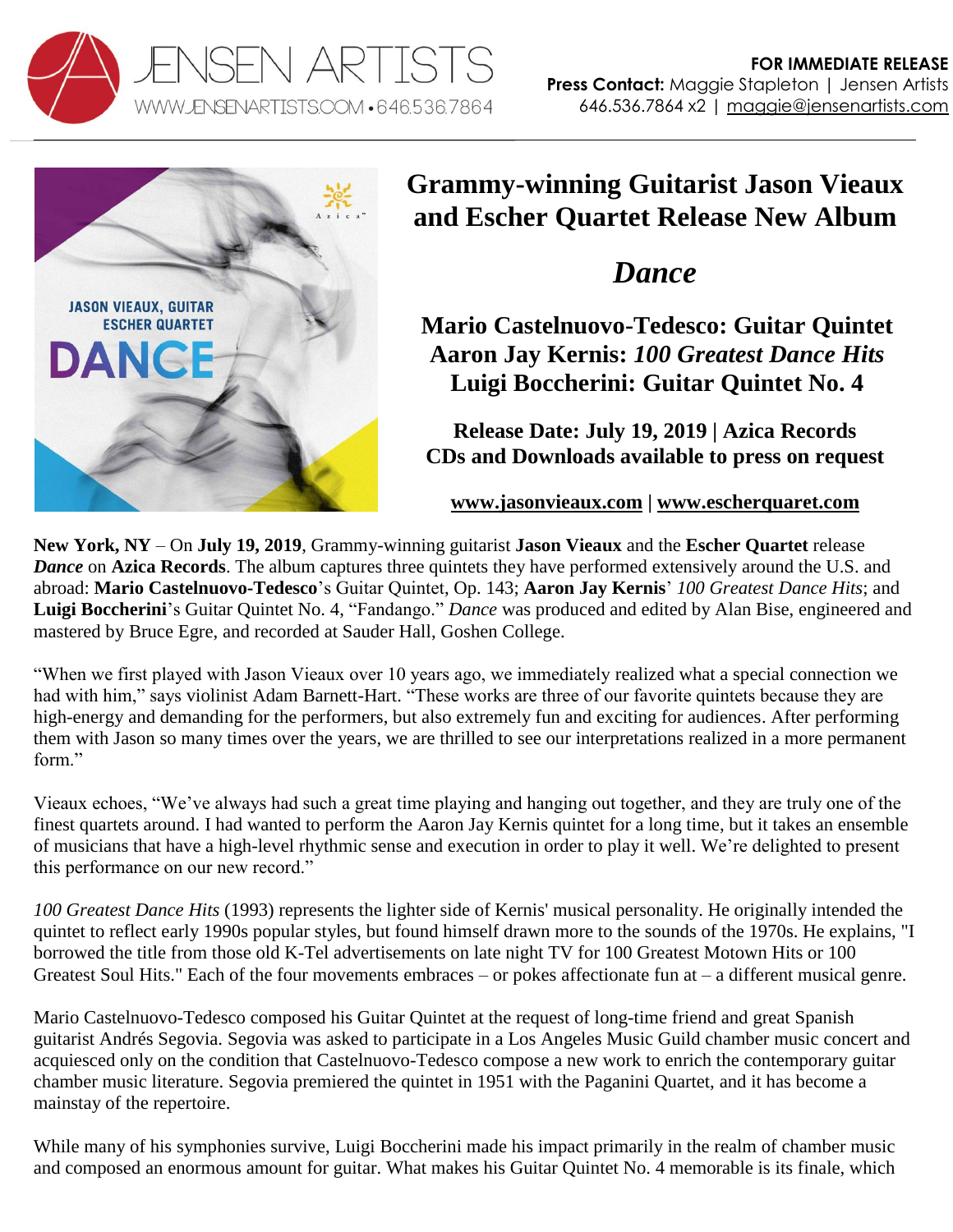consists of a dramatic slow introduction that leads to a Fandango, the Spanish dance in moderately fast triple meter that first appeared in the 18th century.

#### *Dance* **| Azica Records | Release Date: July 19, 2019 Jason Vieaux, guitar Escher Quartet: Adam Barnett-Hart, violin; Aaron Boyd, violin; Pierre Lapointe, viola; Brook Speltz, cello**

#### **[1-4] Mario Castelnuovo-Tedesco: Guitar Quintet, Op. 143 | 22:36**

- 1. I. Allegro, vivo e schietto 5:55
- 2. II. Andante mesto 6:03
- 3. III. Scherzo: Allegro con spirit, alla Marcia 4:33
- 4. IV. Finale: Allegro con fuoco 6:05

### **[5-8] Aaron Jay Kernis:** *100 Greatest Dance Hits* **| 15:30**

- 5. I. Introduction to the Dance Party 1:52
- 6. II. Salsa Pasada 3:23
- 7. III. MOR Easy Listening Slow Dance Ballad 6:46
- 8. IV. Dance Party on the Disco Motorboat 3:29

## **[9-12] Luigi Boccherini: Guitar Quintet No. 4 in D Major | 18:52**

- 9. I. Pastoral 4:52
- 10. II. Allegro maestoso 6:50
- 11. III. Grave Assai 1:32
- 12. IV. Fandango 5:38

## **T. 57:18**

**About Jason Vieaux:** Grammy-winner Jason Vieaux, "among the elite of today's classical guitarists" (*Gramophone*), is the guitarist that goes beyond the classical. NPR describes Vieaux as, "perhaps the most precise and soulful classical guitarist of his generation."

Among his extensive discography is the 2015 Grammy Award winning album for Best Classical Instrumental Solo, *Play*. Other recordings include the world premiere recording of Jonathan Leshnoff's Guitar Concerto (Naxos); a performance of Jeff Beal's "Six Sixteen" Guitar Concerto with the Norrköping Symphony Orchestra (BIS); *Infusion* (Azica) with accordionist/bandoneonist Julien Labro; Ginastera's Guitar Sonata, on *Ginastera: One Hundred* (Oberlin Music) produced by harpist Yolanda Kondonassis; *Together* (Azica), a duo album with Kondonassis; a recording of Astor Piazzolla's music with Julien Labro and A Far Cry Chamber Orchestra; *Bach: Works for Lute, Vol. 1*; *Images of Metheny*; and *Sevilla: The Music of Isaac Albeniz*.

Performance highlights include the Caramoor Festival as artist-in-residence, the Chamber Music Society of Lincoln Center, the Philadelphia Chamber Music Society, the Teatro Colón, Buenos Aires, the Royal Concertgebouw, Amsterdam, New York's 92nd Street Y, and the Ravinia Festival. He has forged his reputation as a first-rate chamber musician and programmer through performances with the Chamber Music Society of Lincoln Center, Bard Music Festival, Music@Menlo, San Francisco Performances, Cleveland Chamber Music Society, Strings Music Festival, Grand Teton, and many others.

He has appeared as a soloist with over 100 orchestras, including Cleveland, Toronto, Houston, Nashville, San Diego, Buffalo, Auckland Philharmonia, and Orchestra of St. Luke's. Vieaux's passion for new music has fostered premieres by Jonathan Leshnoff, Avner Dorman, Jeff Beal, Dan Visconti, David Ludwig, Vivian Fung, and José Luis Merlin.

In 2012, the Jason Vieaux School of Classical Guitar was launched with ArtistWorks Inc., an unprecedented technological interface that provides one-on-one online study with Vieaux for guitar students around the world. In 2011, he co-founded the guitar department at the Curtis Institute of Music, and in 2015 was invited to inaugurate the guitar program at the Eastern Music Festival. Vieaux has taught at the Cleveland Institute of Music since 1997, heading the guitar department since 2001.